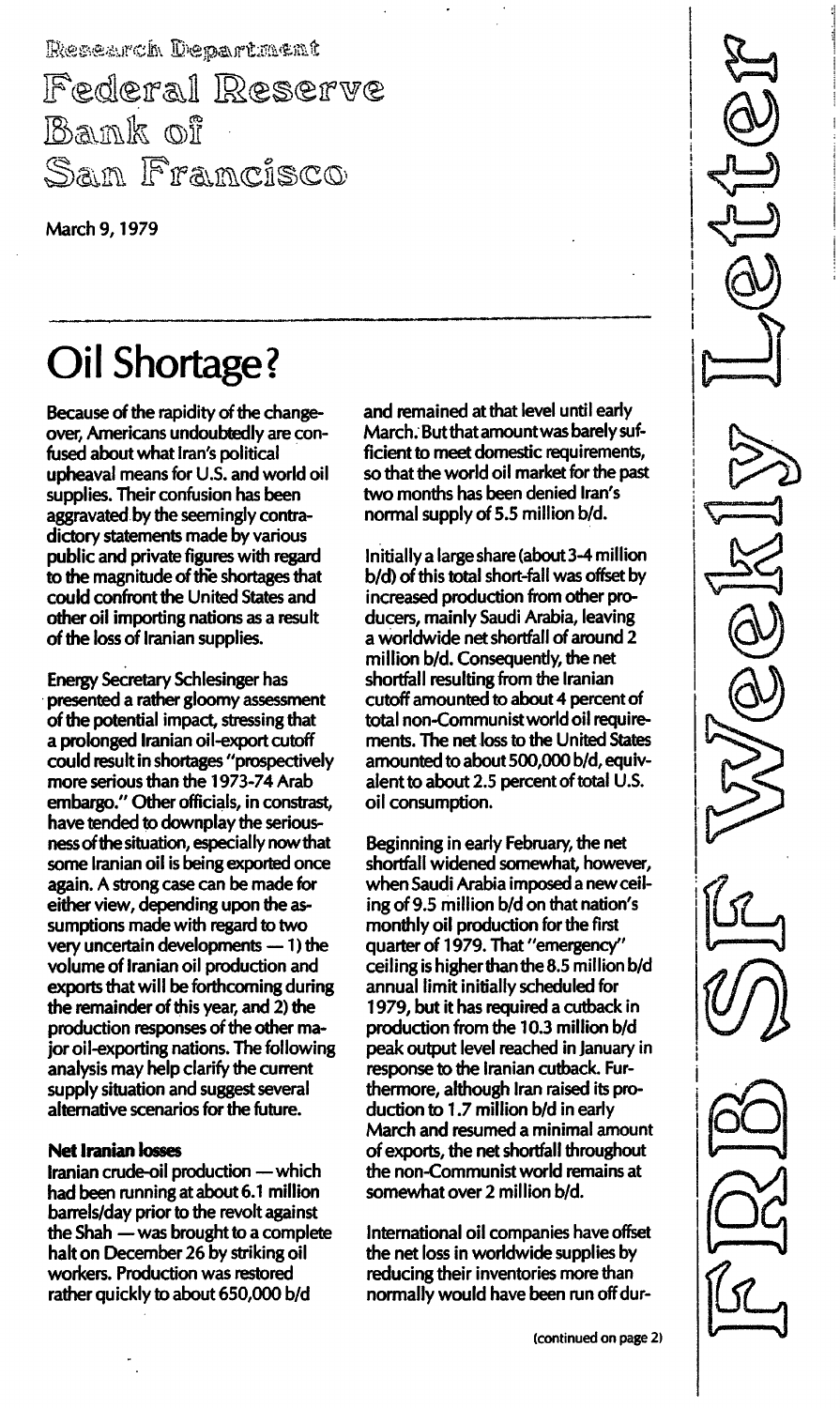### Research Department

## Federal Reserve Bamk of San Francisco

Opinions expressed in this newsletter do not necessarily reflect the views of the management of the Federal Reserve Bank of San Francisco, nor of the Board of Governors of the Ferleral Reserve System.

ing this season of the year. Petroleum inventories throughout the non-Communist world had reached a level of about 3.8 billion barrels at the end of 1 978, of which 1.1 billion barrels were held in this country. These worldwide stocks were equivalent to about 70 days of normal consumption levels - a somewhat larger supply than normal because of the hedge buying that had taken place late in 1978 in advance of an expected OPEC oil-price increase.

Because of the higher-than-normal level of stocks at year-end, Secretary Schlesinger initially argued that there was no immediate danger of a significant global oil shortage. But he also emphasized that if the export cutoff continued beyond mid-year, a severe shortage could develop by next winter at the latest. This is because producer inventories normally are replenished during the second and third quarters to meet peak winter demand, and a continuous abnormal drawdown of inventories would reduce stocks to a critically low level later in the year.

#### Possible scenarios

A number of scenarios can be developed with regard to the potential short $fall$  - i.e., deficit in production - that could develop this year if world consumption were to remain at the levels projected prior to the Iranian crisis. The different outcomes depend upon the alternative volumes of production and exports assumed to be forthcoming from Iran and other OPEC cartel members.

Under the worst-case scenario, 1) Iranian production would continue to just about meet that nation's internal needs, resulting in minirnal or zero level of exports; 2) Saudi Arabia would reduce its production to the normal 8.5 million b/d limit after the first quarter; and 3) other OPEC members would trim their output by  $(sav)$  1 million  $b/d$ . Under the best-case scenario, 1) Iranian oil exports would rise gradually from the current minimal level to at least 4 million b/d by year-end, and 2) other OPEC members would maintain their production at currently expanded levels. The most likely case, as usual, would lie somewhere between these two extremes.

Iranian oil production at best is likely to reach only about 3 million b/d by year end. It is doubtful that production could be'raised above that level without the help of foreign technicians, most of whom have fled the country. Indeed, even if technical experts were available, it is doubtful that the new regime - despite its need for foreign exchange - would want to produce flat out at maximum levels. Some government officials are pressing for a ceiling on production of around 3 million b/d to conserve Iranian oil resources. Moreover, the Saudi government already has indicated that it plans to restore its normal 8.5 million b/d production ceiling after the first quarter, and this would offset at least part of any increase in Iranian production. That combination of output levels would leave the worldwide shortfall at a level of around 2 million b/d, requiring reductions in consumption, since inventories cannot continue to make up the deficit indefinitely.

With a prolonged shortfall of that magnitude, the present situation could become more serious than the 1973-74 Arab embargo. At the height of the embargo, non-Communist world oil production dropped by about 3-4 million b/d below the levels reached in the immediate pre-embargo period. The

2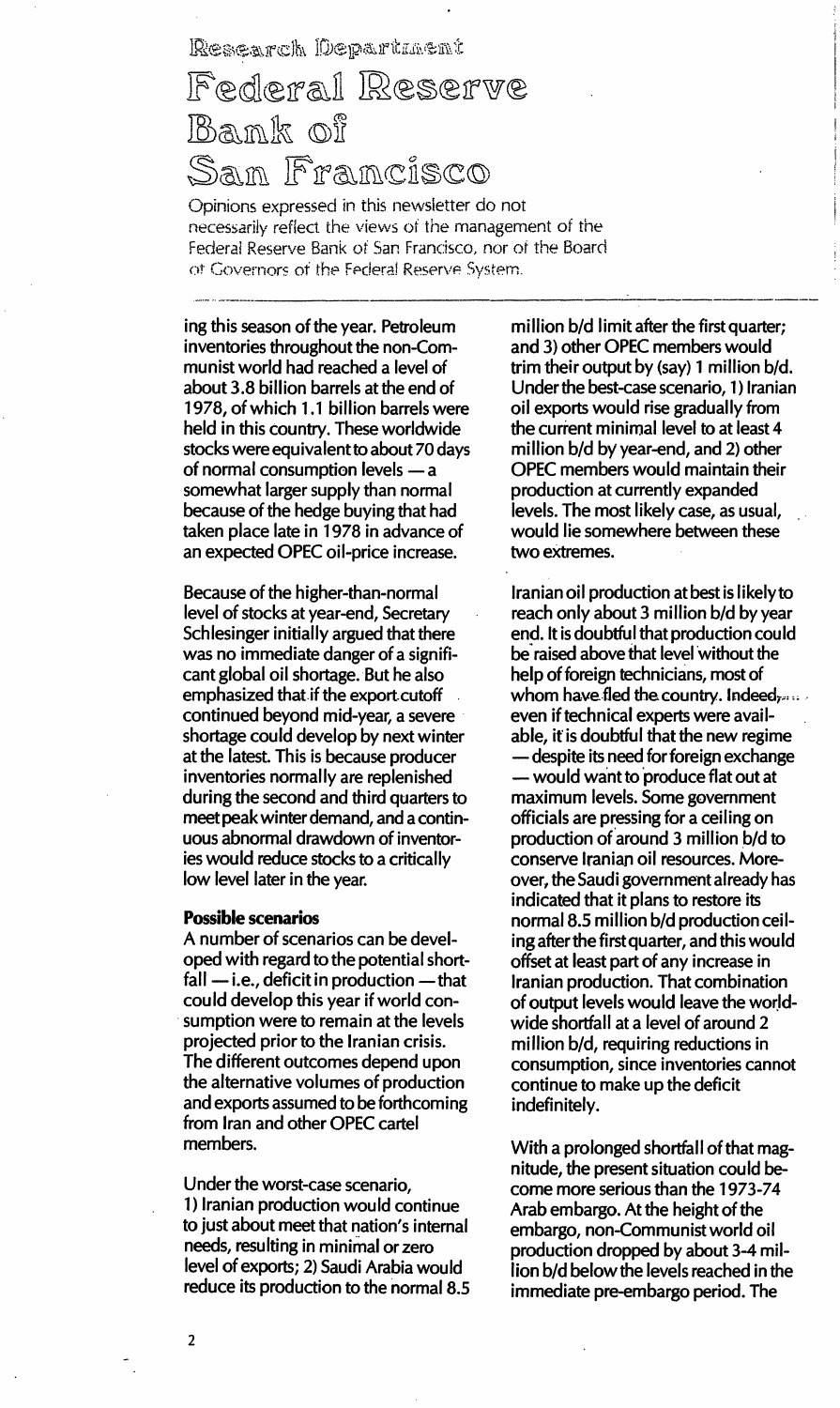

shortfall amounted to 10 percent of projected world consumption, and the U.S. shortfall was even greater understandably, since the embargo was directed primarily against the United States. But the 1973-74 Arab embargo lasted only four months, whereas the Iranian curtailment could last indefinitely, making its impact potentially greater. If the shortfall itself were to increase as a result of an exceptionally low level of Iranian exports and a cut in Saudi Arabian production, the Iranian situation undoubtedly could lead to a more serious outcome than the 1973-74 embargo.

#### lowering demand

If the worst-case scenario were to occur, consuming nations would adopt mandatory conservation measures to help lower consumption. Higher prices also would serve to reduce consumption below projected levels. Spot prices, which cover perhaps 5 percent of all oil sales, already have risen as much as \$1 O/barrel above the current \$1 3.34/barrel official contract price for Saudi light crude. In response to this spot-price increase, Saudi Arabia has added a \$1.20/barrel "premium" for production above its 8.5 million bid production ceiling, while a number of other OPEC producers have added that surcharge (or more) for all sales. These developments make it likely that the OPEC governments will readjust posted crude-oil prices more than the scheduled 1 4.5 percent increase by year-end. But in any case, prices realized in the world market will rise far more than the increase originally planned.

Indeed, the Energy Department (in a pessimistic scenario) claims that the official benchmark price for crude oil could reach \$1 8/barrel by year end, representing a 42-percent increase over the course of 1979. (Also, the price of unleaded gasoline could reach \$l/gal-Ion by year-end.) Based on that crude price increase, the nation's oil-import bill could reach \$55-60 billion this year, up from \$42 billion in 1978.

The Congressional Budget Office has attempted to estimate the impact on the domestic economy if the current U.S. shortfall of around 500,000 b/d were to continue for a full year. In that event, the growth in real GNP would be reduced by 0.5 percentage point, while the nation's unemployment and inflation rates would rise by an additional 0.2 and 0.4 percentage point, respectively, in 1979. If the shortage were to grow to 1 million b/d, which is still a distinct possibility, the adverse economic impacts would double.

The U.S. and other industrialized nations belonging to the International Energy Agency - an organization designed to cope with energy emergencies have agreed to voluntarily reduce. their oil consumption by 5 percent in order to eliminate the current shortfall. Indeed, government appeals to the public for voluntary conservation already have been made, both here and abroad. But the Carter Administration also has submitted a set of mandatory conservation measures to Congress for use if necessary. These wou Id focus on reductions in discretionary forms of consumption such as heating, cooling, lighting and transportation. Included would be a measure for compulsory weekend closing of gasoline stations and, as a last resort, gasoline rationing. The objective is to reduce consumption in those uses which will have the least adverse effect on industrial production and employment.

Yvonne levy